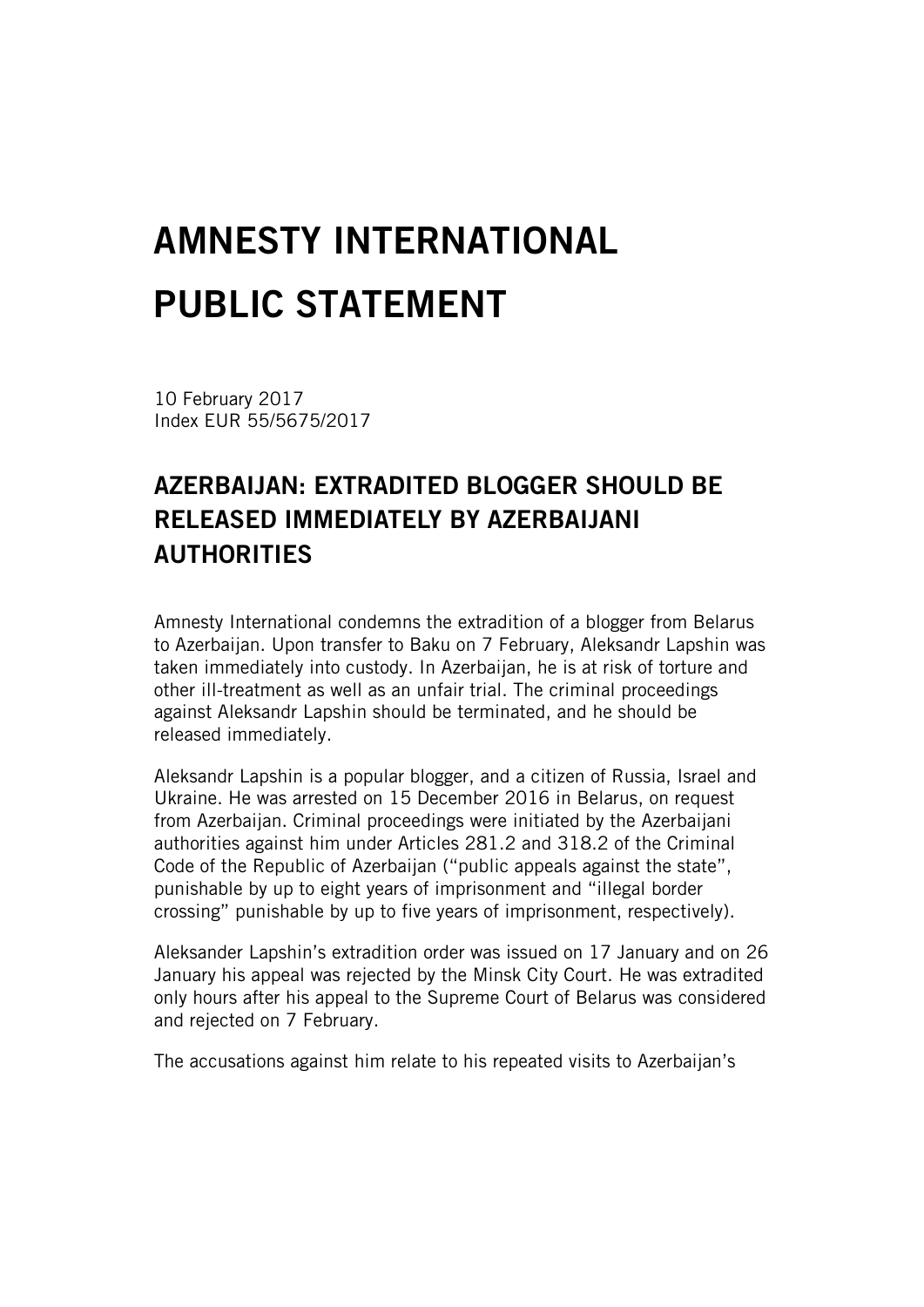breakaway territory of Nagorno-Karabakh, in 2011 and 2012, without consent from the Azerbaijani authorities, and for his critical online publications about Azerbaijan.

Amnesty International is not aware of any other cases of extradition requests being made by the Azerbaijani authorities against individuals who have entered Nagorno-Karabakh without their permission. However, there are numerous individuals who have visited the territory without permission from the Azerbaijani authorities and been "blacklisted" by Azerbaijan - put on an official list of offenders who will be permanently refused entry to Azerbaijan.

Amnesty International takes the view that the extradition and charges against Aleksandr Lapshin are a means of targeting him principally in connection with his blogs, in particular his criticism of the Azerbaijani border control system and the country's social inequality. The charge of "public appeals against the state" has no legal basis, as the criticism of the Azerbaijani authorities in his blog falls entirely within the scope of his right to freedom of expression. With regard to the criminal charge of illegal border crossing, the organization maintains that irregular entry should not be treated as a criminal offence. As such, Amnesty International considers that his detention is arbitrary and calls for the criminal proceedings against Aleksandr Lapshin to be terminated. He should be released immediately.

Concerns were raised regarding the conditions of Aleksandr Lapshin's detention in Belarus where he was held at the pre-trial detention centre (SIZO) #1 in Minsk. He is also at risk of torture and other ill-treatment while in custody in Azerbaijan. Two days after Aleksandr Lapshin's arrival and detention in Baku, he has been refused permission to contact his wife.

Amnesty International has documented numerous cases where individuals who criticized or otherwise publicly challenged the Azerbaijani authorities were arbitrarily arrested and sentenced to imprisonment following unfair trials, and in many cases tortured and otherwise ill-treated in custody. The Azerbaijani authorities have persistently failed to investigate allegations of torture and other ill-treatment and the Azerbaijani courts have on numerous occasions admitted as evidence "confessions" obtained under torture.

In extraditing Aleksandr Lapshin to Azerbaijan, where he is at risk of torture and other ill-treatment, amongst other human rights violations, the Belarusian authorities have failed to adhere to their obligations under